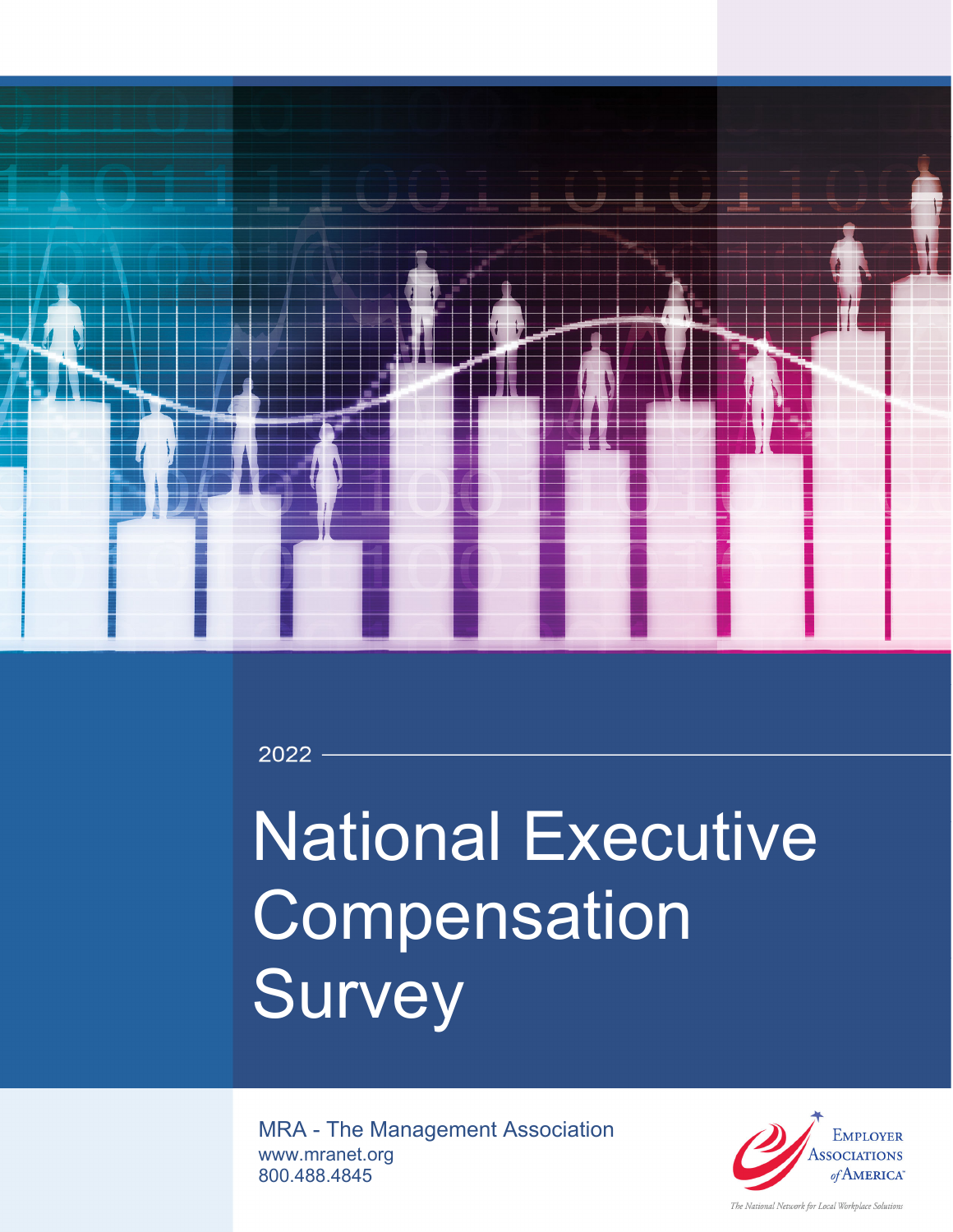## **2022 National Executive Compensation Survey**

*An Employer Associations of America (EAA) Sponsored Survey coordinated by HR Source in cooperation with 13 associations nationwide. This report contains data from 48 states, 19 of which have a specific breakout category.* 

Published: May 2022 Next Publication May 2023

#### **Confidential Survey Report**

This survey is provided with the understanding that the information will:

- remain strictly confidential
- be restricted to authorized personnel only
- not be used in collective bargaining or grievance proceedings
- protect organizational identity completely



The National Network of Local Workplace Solutions

#### **National surveys produced by the EAA include:**

- National Business Trends Survey
- National Executive Compensation Survey
- National IT & Engineering Compensation Survey
- National Policies & Practices Survey
- National Sales Compensation Survey
- National Wage & Salary Survey

Contact your local association (see page 2) for more information.

**© 2022 Employer Associations of America (EAA):** All rights reserved. This survey is provided to the recipient to use as an *internal* resource. Quotation from, or reproduction of, any part of the material contained in this survey, in any form or by any other means (including use within consulting and/or fee-for-service work), without prior permission in writing from EAA or a survey co-sponsor named herein is prohibited.